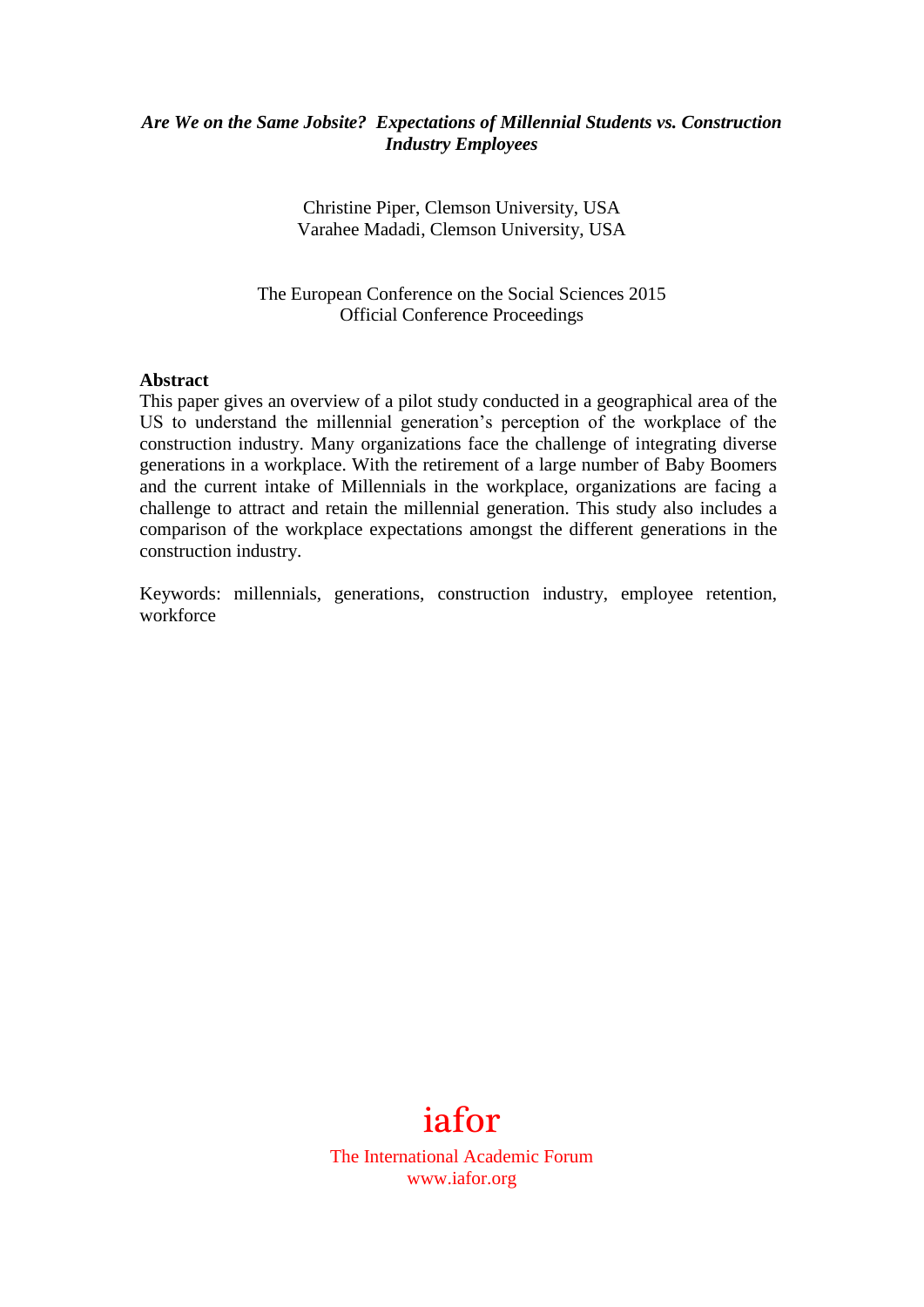### **Introduction**

Among the many challenges in an organization, one of them is dealing with a diverse workforce. This diversity is not just limited to gender, religious, ethnic and racial backgrounds, but also relates to the various generational values that are present in the workplace today. The current workforce in the construction industry comprises the greatest diversity of generations. There are four generations that are currently involved in the workplace. They are the Silent Generation, Baby Boomers, Generation X and Generation Y or the Millennials. The US Census Bureau in the year 2014 stated that the youngest generation entering the workforce numbered around 87 million, which is almost one-fourth of the total American population. With the retirement of a large number of US employees belonging to the Baby Boomer generation, organizations face a crisis to recruit and retain the generations younger than the Baby Boomers who hold different values, attitudes and expectations from the workplace (Ng, Shweitzer, & Lyons, 2010). The Society for Human Resource Management (SHRM) study in the year 2004 conducted by Mary E. Burke, states that there are three areas where the generations differ: work ethics, managing change and perception of organizational hierarchy. Other researchers suggest that management associates the millennials with common stereotypes that include disloyalty, entitlement, and casual and unmanageable attitudes (Thompson & Gregory, 2012). Based on literature findings, the following questions arise: What are the expectations of the millennial generation of the workplace? Are these expectations similar to the employees currently working in the construction industry? This research study examined the workplace expectations of construction students of the millennial generation and the perception of workplace by current employees. The study also compared workplace expectations amongst different generations in the construction industry.

# **Background**

The current construction industry consists of four generations working together with each other. The four groups are The Silent Generation, the Baby Boomers, Generation X and Generation Y also known as The Millennials. The Silent Generation includes those born between 1925 and 1945; Baby Boomers between 1946 and 1964; Generation X between 1965 and 1980 and the individuals born after 1980 are known as The Millennials or Generation Y (Lancaster & Stillman, 2002). Each generation has a set of characteristics by which it is defined. These characteristics include their approach towards work, technology and family.

# *Silent Generation (1925- 1945)*

The Silent Generation, population of approximately 30.5 million (US Census Bureau, 2014) is also known as the Traditionalists. This generation was raised during World War II and has undergone some of the hardest times when compared to all the other generations (Strauss & Howe, 1991). Their opinions towards family, religion, work and the government were deeply affected by the situations that had arisen during the Great Depression and World War II. Therefore, this generation is known to be conservative, disciplined and have a sense of obligation towards the company for which they work. They like formality, a chain of command, respect and prefer to make decisions based on issues that have affected them previously (Kersten, 2008).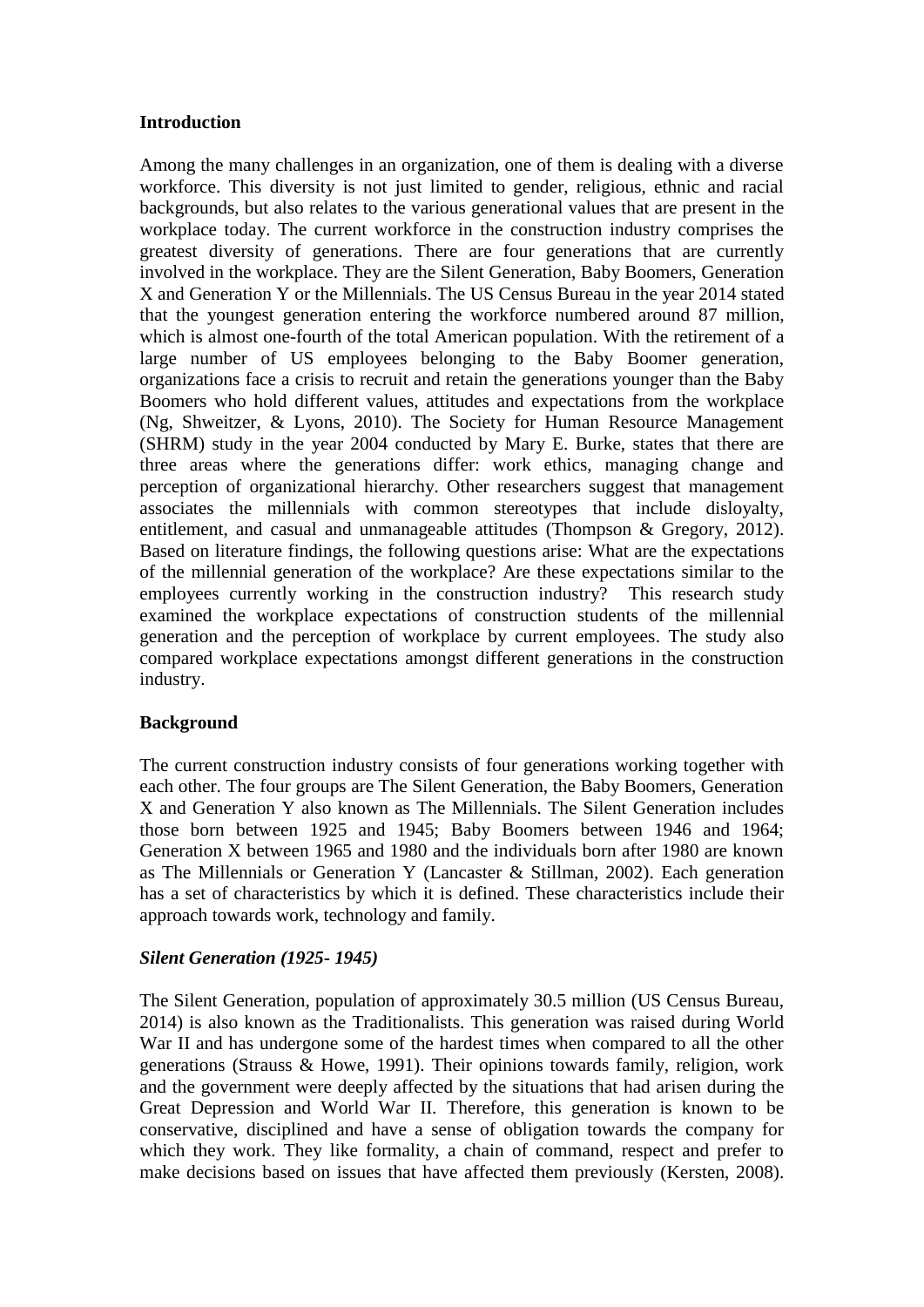The Silent Generation has been characterized as loyal, dedicated, non-risk takers and believes in teamwork and collaboration. At work they show consistency and uniformity; do not seek out technological advancements; display command-andcontrol leadership reminiscent of military operations and prefer hierarchical organizational structures. Even though they may be uncomfortable with ambiguity, change, and technology they are considered to be stable, detail-oriented and hardworking. They are uncomfortable with conflict and reticent when they disagree with anything in the workplace (Zemke, Raines, & Filipczak, 1999). They also consider work to be their duty and have an obligation to the organization for which they work (Lancaster & Stillman, 2002; Kupperschnidt, 2000).

### *Baby Boomers (1946- 1964)*

The Baby Boomers got their name due to an increase in the birthrate when many troops came home from World War II. The Boomers grew up in times of economic and educational expansion, which lead them to embrace an attitude of entitlement and an expectation to obtain the best from life (Smola & Sutton, 2002). This generation was brought up to respect people of authority, but as they witnessed their idiosyncrasies, they learned not to trust anyone over 30 years old (Karp, Fuller, & Sirias, 2002). Their period of growth was prosperous; and hence, they are known to be idealistic, optimistic and responsible for many social movements in American history like the Civil Rights movement and the Women's movement (Lancaster & Stillman, 2002). The Baby Boomer generation, approximately 78 million people (US Census Bureau, 2014), is the largest cohort currently in the workplace and the one associated with a large number of leadership positions (Trunk, 2007). The individuals of this generation have been characterized to believe that success can be achieved only through hard work and sacrifice. They are considered to be workaholics who prioritize their careers, believe in paying dues, are familiar with step-by-step promotion and seek meaning in their life from their work (Kupperschnidt, 2000; Raths, 1999; Strauss & Howe, 1991). The Boomers, being confident task completers, want their achievement to be recognized, but may be insulted by constant feedback (Glass, 2007). Although they have been characterized as being goal-oriented, they are known to be more process-oriented rather than results-oriented. They are also known for their optimism and intuition to avoid conflicts in the workplace (Zemke et al., 1999). The individuals of this generation value health, wellness, personal growth and gratification and also seek job security (Raths, 1999).

### *Generation X (1965- 1980)*

Around 33 percent of the U.S. population belongs to Generation X, which consists of about 51 million people (US Census Bureau, 2014) that were born between the years 1965 and 1980. The 'X' in Xers refers to the namelessness of the group (Beutell  $\&$ Wittig-Berman, 2008) because they are considered to be a group of individuals without a clear identity; having generally diminished expectations; and feelings of alienation, pragmatism, conservatism and detachment (Corbo, 1997). Generation X is described as cynical and skeptical (Lancaster & Stillman, 2002). This may have been the response to witnessing many negative events while growing up which included an increase in crime and divorce rate (Losyk, 1997). This generation had both parents working; and, hence, they are also known as latchkey kids because they were taking care of themselves everyday (Kupperschnidt, 2000; Strauss & Howe, 1991). This may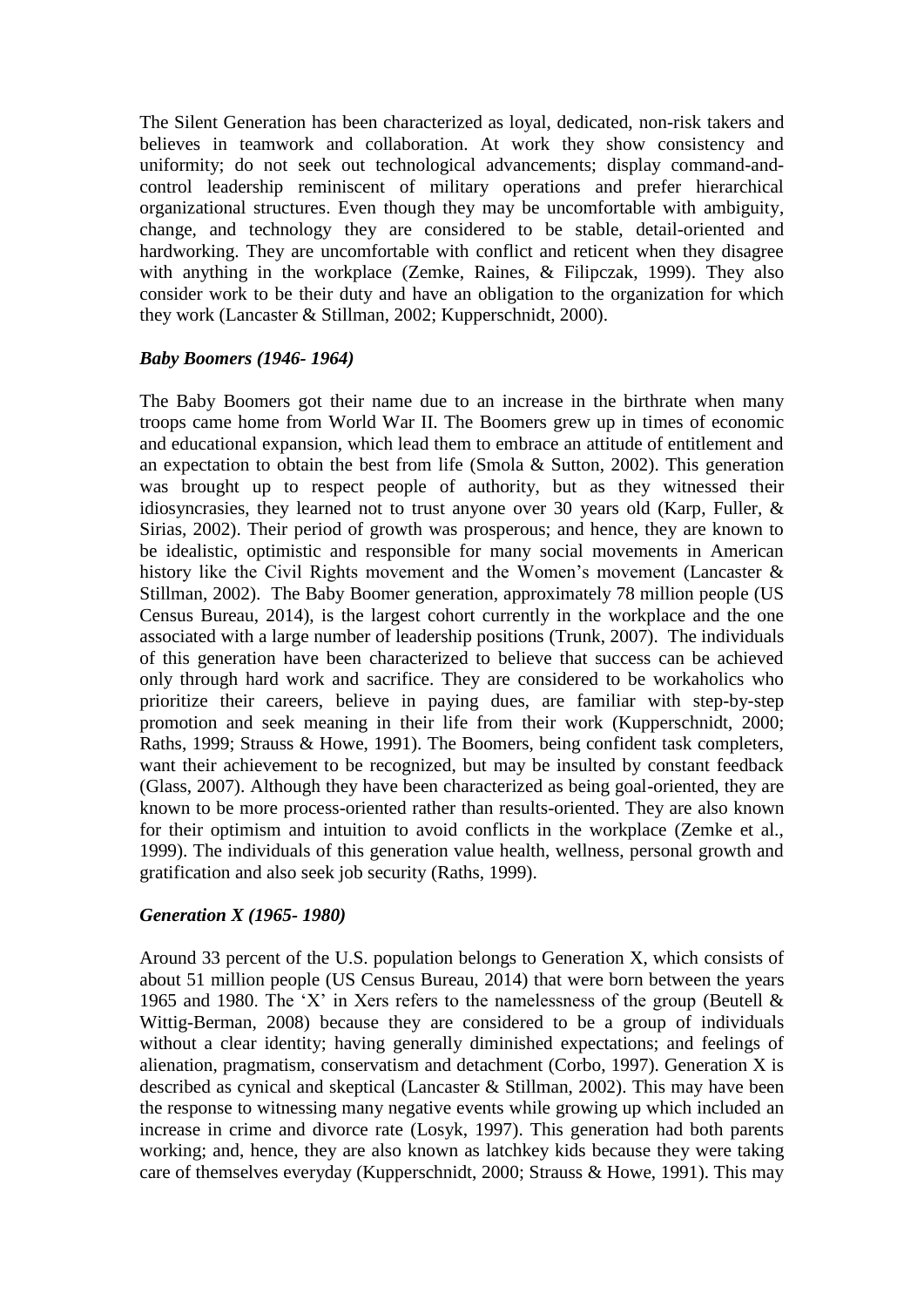have been the reason that individuals of this generation developed skills of independence, adaptability and resilience (Thiefoldt & Scheef, 2004). Some also consider that growing up alone shaped them to value family and flexible work arrangements that allow them to balance work and family demands (Losyk, 1997). Their untrustworthiness of the corporate sector may have been the result of seeing their parents getting laid off even though they spent most of their time at work (Kupperschnidt, 2000).

Work is a difficult challenge and they believe in working smarter rather than harder (Lancaster & Stillman, 2002). Unlike the Baby Boomers, they do not define themselves based on the career path they have or will achieve. They have changed the career ladder to the career lattice and want to know "What's in it for me?" They look towards improving their career security rather than concentrating on job security. Thus, they build experience and skills that they can carry with them into the future. They value continous learning and skill development and are ruled by a sense of accomplishment (Bova & Kroth, 2001). The individuals of this generation are technically competent and very comfortable with diversity, change and competition (Kupperschnidt, 2000).

### *Generation Y (Millennials) (1981- 2000)*

This generation is also referred to as the Millennial, Nexters and Echo Boomers. At a population of about 87 million (US Census Bureau, 2014), this generation is now larger than the Baby Boomer generation. Other generations consider them to be equipped with the latest technologies and tools that help them in a world facing economic, geo-political and environmental crises, while some consider them to be "Generation Whine" where they are so over-indulged and protected that they are incapable of handling the simplest task without any assistance (Hershatter & Epstein, 2010).

Millennials do not have a long-term attachment or commitment towards the organization and regard their job as a means for building their career resume (Howe & Strauss, 2000). The Millennials regard fun in the workplace, not as a benefit, but as a requirement, unlike the Boomers who oppose workplace fun and Xer's who are mostly indifferent towards workplace fun. They are also known as the "Trophy Generation" or "Trophy Kids" because of the trend to reward everyone for participation rather than rewarding only the winners. Many of the Millennials have observed high rates of divorce and layoffs and are skeptical about long-term commitments. Members of this generation are described as confident, conventional, optimistic, socially conscious and civic-minded. They prefer collective action and team work and desire to have flexibility in their work schedules (Dries et al., 2008; Hewlett et al., 2009; Kowske et al., 2010).

They are the first generation considered to be digital natives. Millennials grew up with existing technologies in abundance and modern ones being developed regularly. They are generally unafraid of new technologies and are usually the first ones to try, buy and spread word about new gadgets and technologies (Glass, 2007). Using technology and incorporating it into their daily lives play an important role. Having access to technology and the Internet has been a source for exploring the world and getting information instantaneously (Zemke et al., 1999). The millennial generation is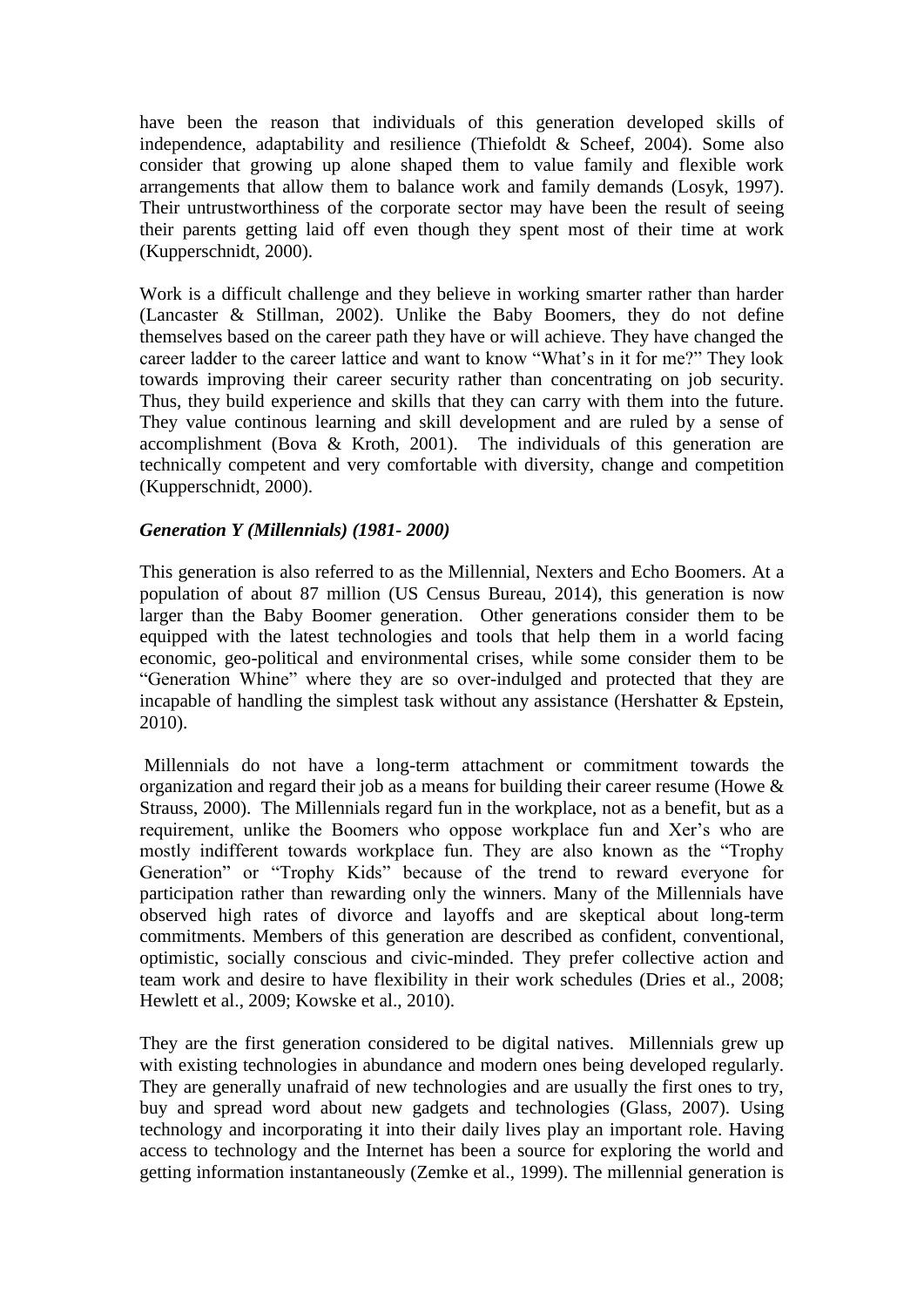considered to have a strong preference for structure and organization. They have a preference towards working with clear expectations and a desire to maintain a welldefined career path (Westernam & Yamamura, 1996). Unlike the Boomers, this generation is unwilling to dedicate much of their daily life to work. They prefer having a balance between their work life and other interests (Smola & Sutton, 2002). Having been raised in an environment with constant feedback, individual attention and praise, they expect the same level of feedback from the workplace in terms of individual development (Ng, Shweitzer, & Lyons, 2010).

## **Methodology**

Based on the literature studied and the objectives to be achieved, a survey questionnaire to measure the perceptions of industry with respect to the current work place attributes was developed for students in a mid-size public university located in the southeastern part of the United States and the employees associated with construction companies located in the same region. The questionnaire was structured to obtain responses from questions in the format of rank order scale, Likert-scale and multiple choice. The first section of the questionnaire requested data about the age of the respondent, job position and the level of experience in the construction industry. The next section consisted of rank-order and multiple choice questions that solicited input from the students and employees about the requirements of the construction industry workplace. This included workplace attributes, benefits, opportunities of career improvement, rewards, training, ways to attain work-life balance, and opportunity of traveling. Another section consisted of a series of questions that evaluated their opinion on the work habits currently practiced in the construction industry as well as questions regarding the respondents' expectations of community service.

The participants in the pilot study were students of the Department of Construction Science and Management (CSM) at Clemson University and construction industry employees (CIE) of the Industry Advisory Board and Corporate Partners. The Construction Science & Management Department offers a comprehensive educational program designed to produce motivated, well-educated, responsible citizens with the management and technical skills requisite for leadership positions in the construction industry. The department offers both undergraduate as well as graduate programs with an enrollment of around 180 undergraduates and 25 graduate students. The department has an Industry Advisory Board and Corporate Partners comprised of members from the industry that help provide assistance and guidance to the CSM department. For the purpose of this research members of the Industry Advisory Board and the Corporate Partners are referred to as Construction Industry Employees (CIE).

The questionnaire was distributed via survey monkey to the Construction Industry Employees that are located predominantly in the southeastern states of the US. The web-link distributed to the employees was distinct and could not be distributed to other people in order to receive unique responses. The link was also designed by survey monkey to protect the anonymity of the participant's identity. The students of the CSM Department were handed out the same survey questionnaire in their respective classes. The survey was designed to take around 20 minutes and allowed the participants to opt out of the survey at any time. The respondents were given a time frame of 4 weeks to respond. The analysis of data obtained was done using one-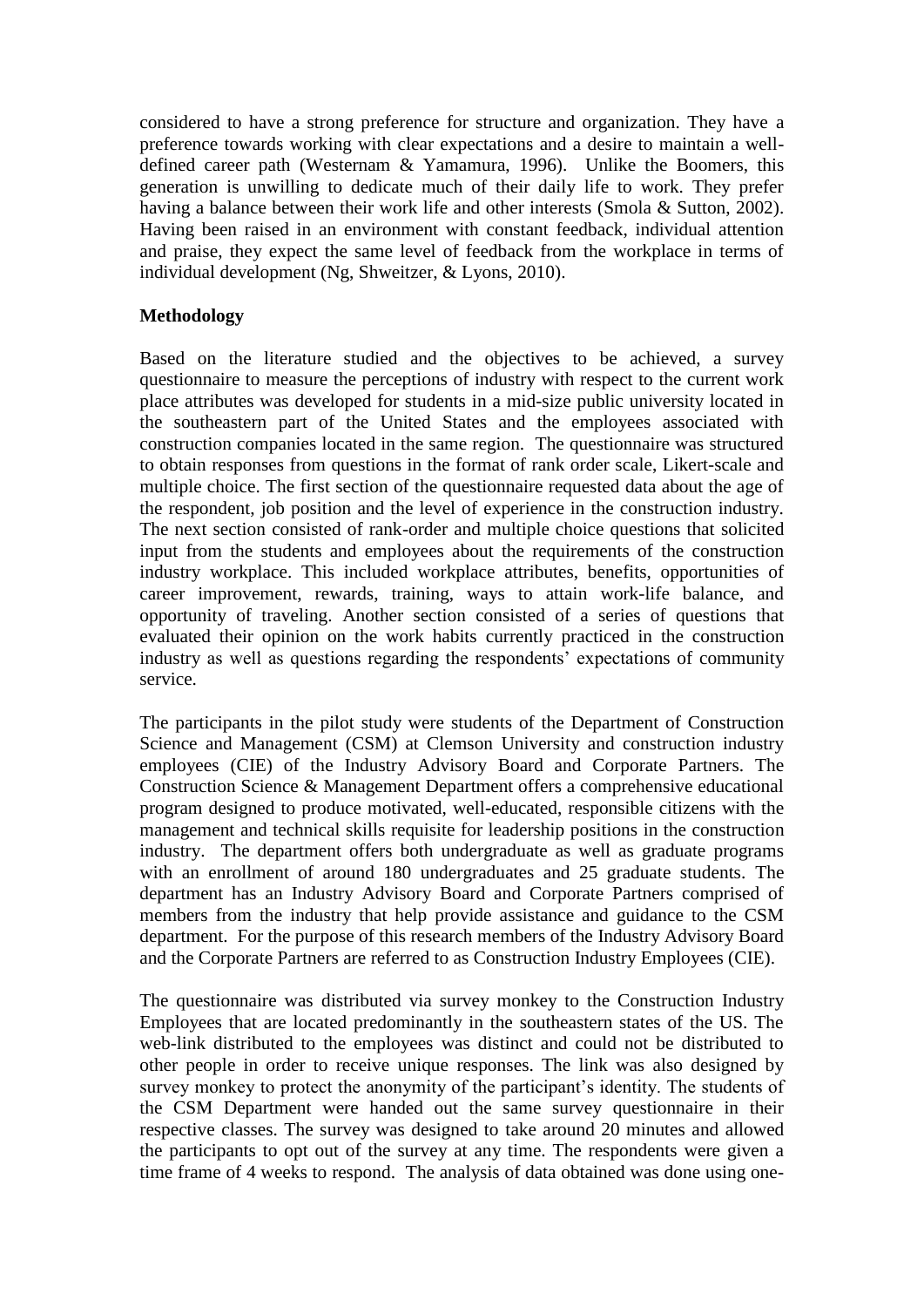way analysis of variance, chi-square test for independence and t-test for means using a 95% confidence level to determine statistical significance.

### **Results**

The survey was distributed to 103 students from the freshman, sophomore, junior, senior and graduate classes. There were 42 survey links sent to employees in the construction industry. There was a 100% response rate from the students and a 62.5% (N=25) response rate from the employees in the construction industry. Of the total of 128 responses, 19.6% (N=25) of the respondents belonged to the Construction Industry Employees and 80.4% ( $N=103$ ) of the respondents were CSM students at Clemson University. Also, 113 (88.28%) of the respondents belonged to the millennial generation,  $8(6.25\%)$  to Generation X and  $7(5.47\%)$  to the Baby Boomer generation. Of the 113 respondents belonging to the millennial generation, 103 respondents were students and 10 belonged to the population of Construction Industry Employees (CIE). Only 20 (19.42%) of the respondents belonging to the population of students (N= 103) had no experience working in the construction industry. A summary of the respondents is shown in Table 1.

|                                 | <b>Student</b> | Employee |
|---------------------------------|----------------|----------|
| Millennial $(\leq 33)$          | 103            |          |
| Generation X (34-49)            |                |          |
| Baby Boomer (50-68)             |                |          |
| Silent Generation (>69)         |                |          |
| <b>Total no. of respondents</b> | 128            |          |

Table 1: Distribution of respondents in the survey

To understand the expectations of the millennial generation about the attributes of the workplace in the construction industry, three aspects were considered for the purpose of the research pilot study: work, home, and community. To analyze the work preferences of the millennial generation, ranking-type questions regarding workplace attributes, benefit packages, rewards and training/development opportunities were considered. Out of the 103 student responses, 54 (52.43%) of them ranked "job security and career advancement opportunities" as their top priority. Similarly, 13 responses of the 25 responses (52%) from the construction industry employees ranked it as their top priority.

"Competitive pay and benefits" was another attribute considered to be top priority for 25.24% of the student respondents and 36% of the construction industry employee respondents. The percentage of ranking the benefit packages varied amongst the students and the construction industry employees. Around 40% of the student respondents considered "health and dental insurance" as their top priority while 52% of the construction industry employees considered "incentives and rewards based on performance" to be their top priority amongst the given benefit packages offered by the construction firm. In terms of the rewards to be offered by the company, 87% of the student responses and 64% of the construction industry employee responses ranked "bonus" as their top priority. Extra time off was another benefit considered a top priority by 28% of the construction industry employees.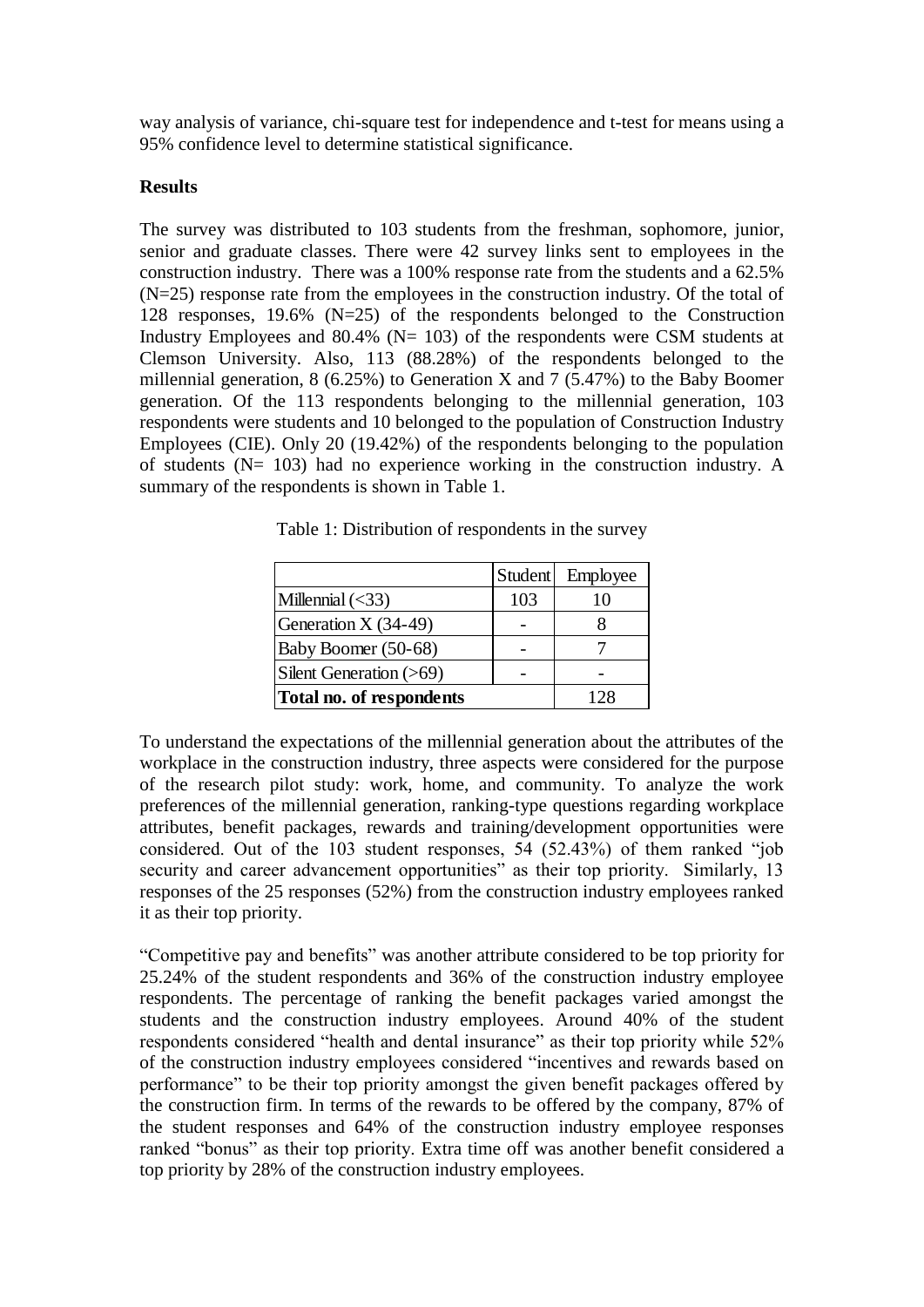When asked about training/ development opportunities, a majority of both populations ranked "continuing education workshops and seminars" as their top priority. The other response repeated by participants of each group was location of the job. Some of the respondents marked this response to be their top attribute when they considered a job in the construction industry.

The other aspect considered for the purpose of this research pilot study was how the millennial generation achieved a work-life balance and their perspective of community service while working in the construction industry. The factors considered were grouped according to their category and asked as a ranking order question. While a majority of the construction industry employees considered "flexible work hours" as their top priority, the millennials divided their priority between "flexible" work hours" and "travel distance from work". Similarly, when ranking the community services that are of high priority, millennials considered "volunteer opportunities in the community" while a majority of the construction industry employee's ranked "membership in professional societies" as their top priority. Based on the ranking priorities of each group of respondents and the significance of the results achieved, the attributes considered to be of top priority are shown in Figure 1.



Figure 1: Work place attributes perceptions: Students vs. CIE

Another criteria that was considered to be important was the amount of travel required as part of the job description. Of the entire sample, 60 respondents  $(N=113)$  of the millennial generation considered traveling as an opportunity (refer to Table 2). Around 81 of the millennial respondents preferred to travel less than 50 miles on a daily basis. The other respondents considered traveling up to 100 miles, but very few people considered traveling more than 100 miles on a daily basis. Chi-square test of independence was performed to examine the relationship between different generations and their preference to travel. The relations between the variables was significant,  $\chi^2$  (2, 128) = 26.85, p = 0.05. This showed that millennials in this study considered travelling as an opportunity.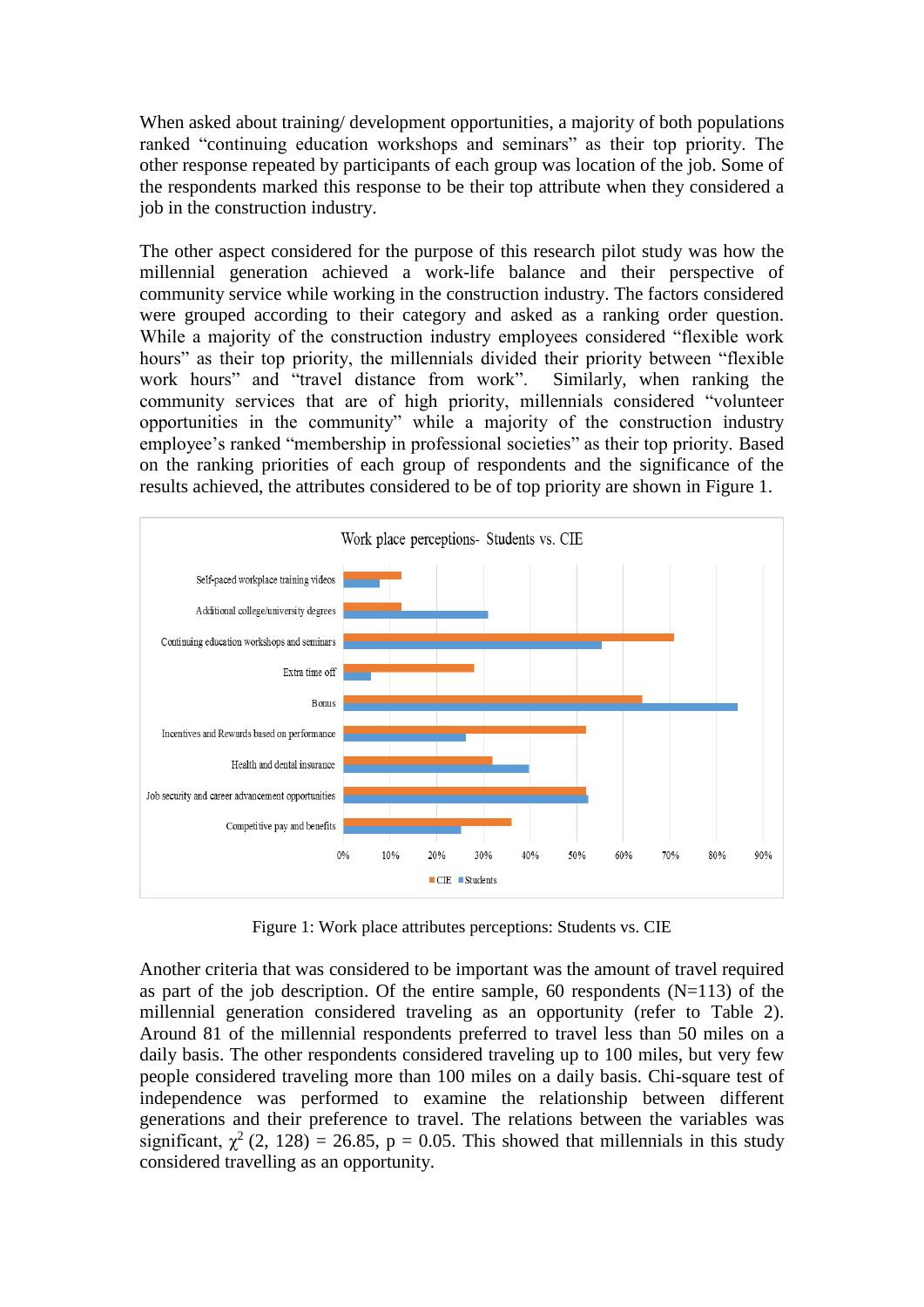|                     | An opportunity | Requirement | Avoid Travel |
|---------------------|----------------|-------------|--------------|
| <b>Millennials</b>  | <b>53.10%</b>  | 28.32%      | 17.70%       |
| Generation X        | 12.50%         | 75.00%      | 12.50%       |
| <b>Baby Boomers</b> | 14.29%         | 57.14%      | 28.57%       |

Table 2: Generational preference about traveling as a part of their job description

In order to understand other parameters the millennial generation and employees considered for the ideal workplace, questions were asked related to job performance, social activities in the work place, communication methods, the environment of the workplace and technology. Respondents were asked to rate each statement based on a Likert-type scale of:  $1=$  strongly disagree,  $2=$  Disagree,  $3=$  neither agree nor Disagree,  $4=$  Agree,  $5=$  strongly agree.

To get an insight on the different factors that improve *"job performance"*, statements were considered that included close supervision and job performance reviews. Millennials were split on the neither agree nor disagree  $(33.01\% , N= 103)$  vs. agree (33.98%, N=103) that "*close supervision improves their job performance*" while the construction industry employees agreed  $(54.17\% , N= 25)$  with the statement. When asked their opinion about *"job performance reviews"* both the construction industry employees and the millennials strongly agreed that the performance reviews were to be taken seriously (58.33%, N= 25; 49.02%, N= 103).

To consider their attitude towards "*formality in workplace"* both millennials and the construction industry employees appreciated formality in speech and dress in the workplace. The construction industry employees  $(54.17\%, N= 25)$  agreed with the statement "*enjoy attending company sponsored events"*, while the millennial generation disagreed with that statement  $(38.24\%, N=103)$ .

To understand their perceptions about "*methods of communication"*, both the millennial generation and the construction industry employees were inclined towards the preference of communicating in person rather than using electronic methods. In terms of "*receiving important information and updates by impromptu meetings"*, the majority of the employees agreed  $(75\%, N=25)$  with the statement and 51.46% of the millennial generation  $(N= 103)$  agreed with that statement.

When asked if they would look at other "*job opportunities*" and remain loyal to their existing employers, a majority of both the millennial generation and the construction industry employees agreed with the statement. Figures 2 and 3 denote the frequency of responses on the Likert scale of the students and construction industry employees with the statements related to the environment of the workplace in the construction industry.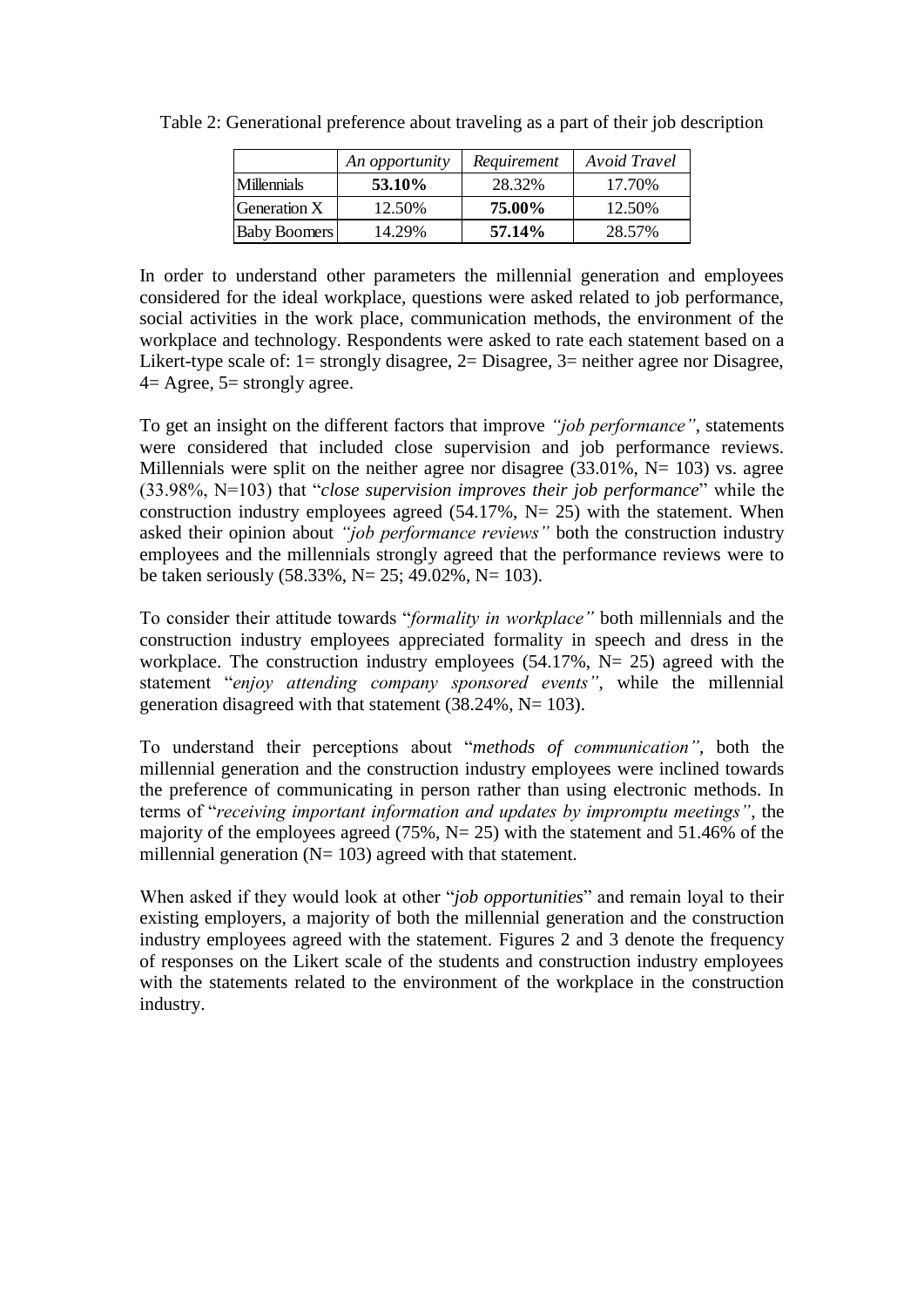

Figure 2: Work place environment in construction industry- Student Perceptions



Figure 3: Workplace environment in construction industry- Employees Perceptions

To understand the viewpoint of the students and CIE on working individually or as a team, the aspects of their working preference and the effectiveness were considered. While millennials were split on the neither agree nor disagree  $(34.95\%, N= 103)$  vs. agree (38.83%, N= 103) on their preference of *"working on group projects than individual projects"*, a majority of the construction industry employees neither agreed nor disagreed (45.83%,  $N = 25$ ) with the statement. When asked their opinion on "*team work being more effective in accomplishing projects"*, the construction industry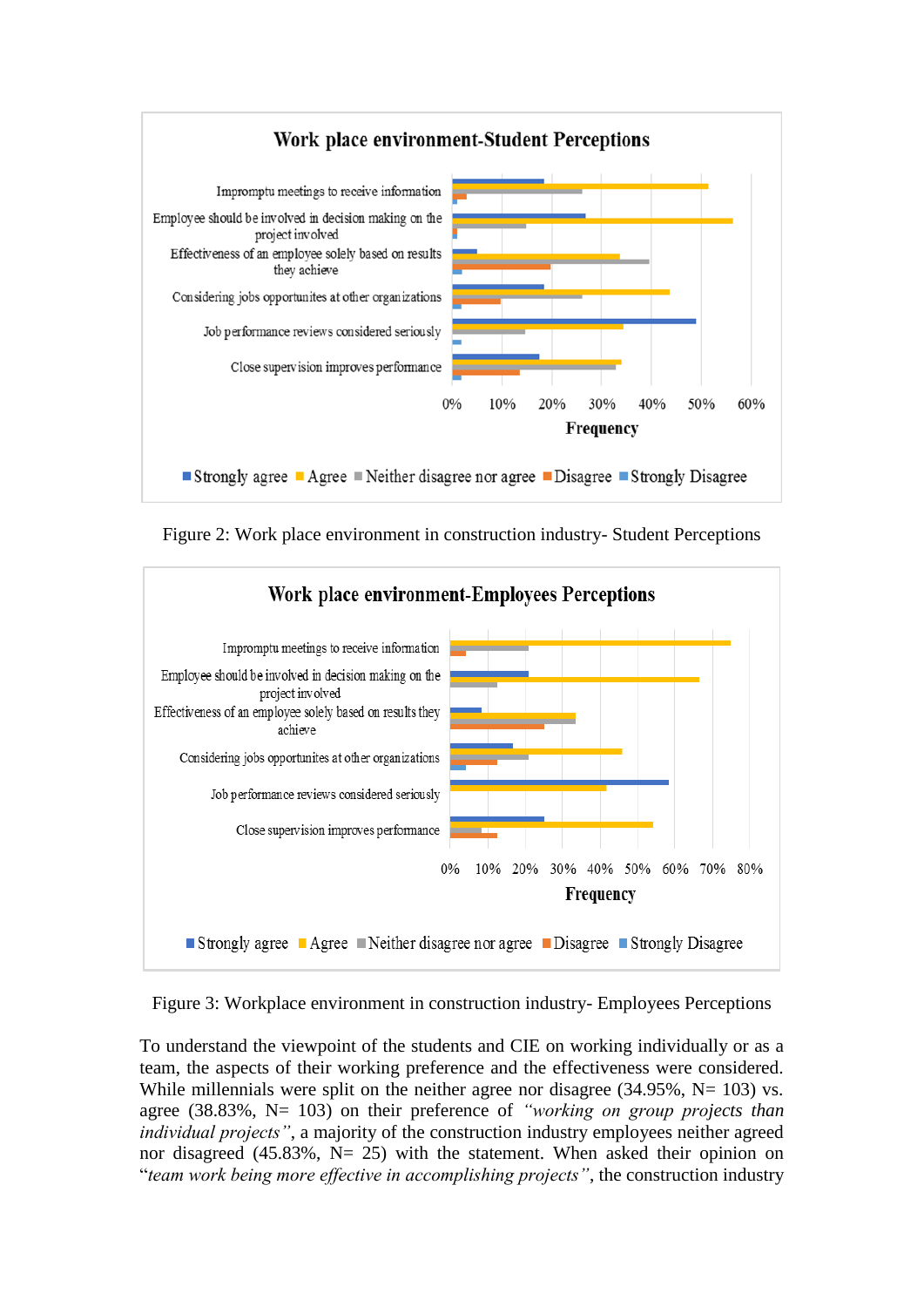employees (CIE) neither agreed nor disagreed  $(45.83\%, N= 25)$  while students strongly agreed (33.01%,  $N = 103$ ) with that statement. However, both construction industry employees and millennials agreed  $(45.83\% \text{ N} = 25; 49.51\% \text{ N} = 103)$  with the statement of increasing productivity in a workplace by having "*competition amongst coworkers"*.

"*Flexible work hours"* are considered to be a priority by the millennials (41.75%, N= 103) associated with the construction industry but the employees were split between neither agree nor disagree (37.50%, N= 25) vs. agreeing (37.50%, N= 25) with the statement.

To understand the perception of "*technological advancement"* in the company the aspects of incorporating technology and keeping up with latest technology were asked. Employees strongly agreed  $(50\% , N = 25)$  that the company should be associated with the latest technology to create a competitive opportunity while a majority of the students agreed  $(53.92\% , N= 103)$  with the same and both were in agreement (46.53%, N= 103; 62.50%, N= 25) with their comfort level of learning and keeping up with changes in technology.

A two-paired samples t-test was conducted to test the significance between the population means of the millennial generation in the construction industry and the population mean of the employees in the construction industry. This test was conducted for all the statements in the survey questionnaire in the format of the Likert scale. The statistical data for each statement is presented in Table 3. The statements that did not provide statistical significant data are *"I consider myself to be more workfocused than family-focused"; "I do not mind working more than 60 hours every week if I am a salaried employee"; "I prefer working in a company with an informal organizational structure vs. a company with a very formal organizational structure*."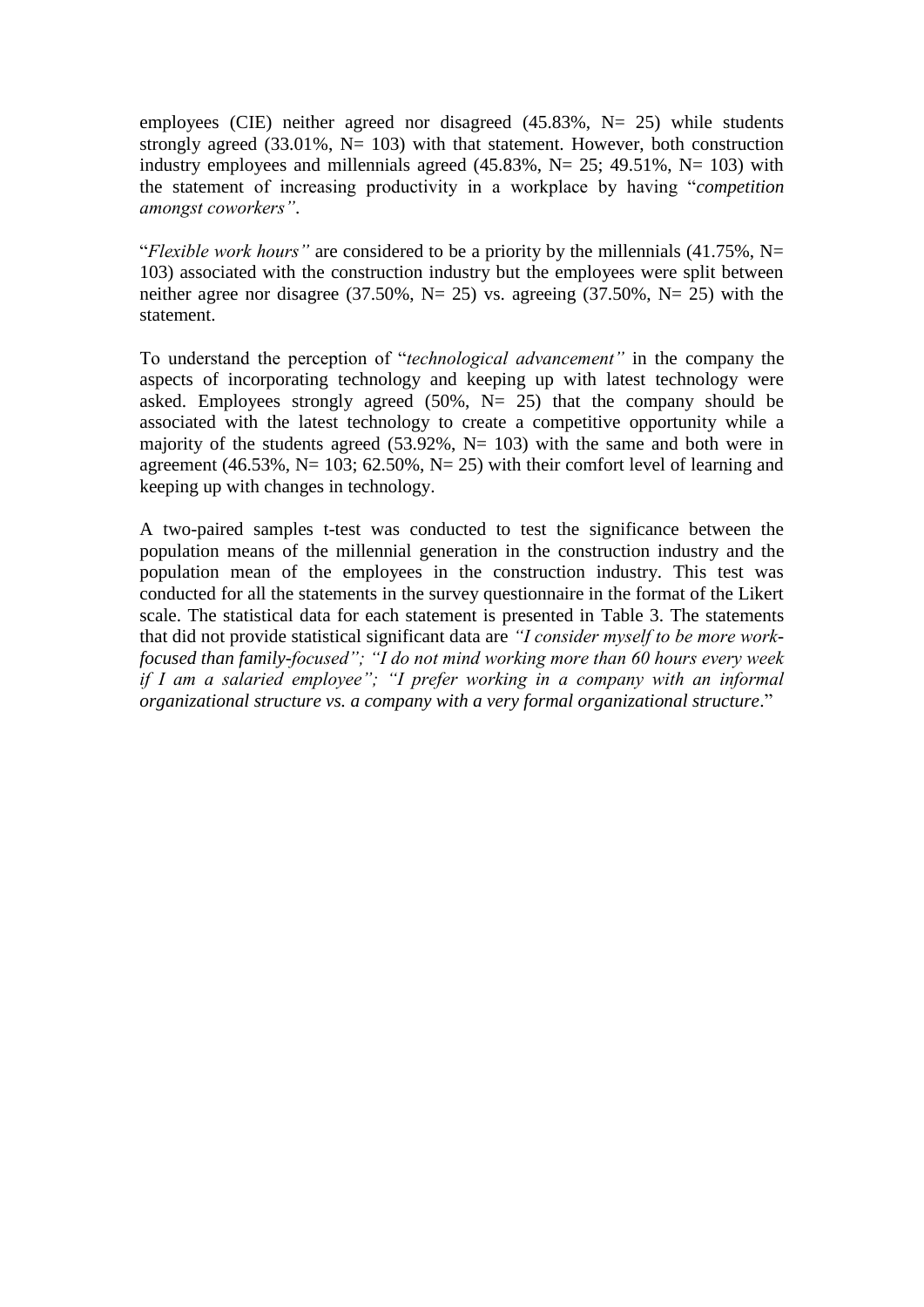|              | Statement                                                                 | Mean | Variance | T-stat  |             |
|--------------|---------------------------------------------------------------------------|------|----------|---------|-------------|
| a            | Close supervision improves performance                                    | 3.59 | 0.99     | 6.69    | S           |
| $\mathbf b$  | Job performance reviews considered seriously                              | 4.34 | 0.66     | 18.55   | ${\bf S}$   |
| $\mathbf{C}$ | Considering jobs opportunities at other organizations                     | 3.65 | 0.94     | 7.59    | S           |
| d            | Formality in the workplace                                                | 3.72 | 0.68     | 9.92    | S           |
| e            | More work- focused than family focused                                    |      | 0.91     | $-7.29$ |             |
| f            | Enjoy attending company sponsored social events                           |      | 0.76     | 10.8    | S           |
| g            | Communicate in person rather than electronic methods                      | 3.97 | 0.78     | 12.38   | S           |
| h            | Impromptu meetings to receive information                                 | 3.81 | 0.57     | 12.14   | ${\bf S}$   |
| i            | Working on group projects than individual projects                        |      | 0.84     | 6.39    | S           |
|              | Teams considered to be more effective                                     | 3.81 | 0.92     | 9.55    | S           |
| k            | Competition amongst co-workers to increase productivity                   | 3.6  | 0.91     | 7.07    | S           |
|              | Flexible work- hours are a priority                                       | 3.72 | 0.89     | 8.57    | S           |
| m            | Company has no control over vacation time                                 | 4.02 | 1.14     | 10.71   | S           |
| n            | Company associated with latest technology                                 | 4.34 | 0.43     | 22.84   | S           |
| $\Omega$     | Effectiveness of an employee solely based on results they<br>achieve      | 3.21 | 0.8      | 2.61    | S           |
| p            | Employee should be involved in decision making on the<br>project involved | 4.07 | 0.5      | 16.9    | S           |
| $q \mid$     | Need to be shown how to do something once                                 | 3.61 | 1.02     | 6.76    | ${\bf S}$   |
| $\mathbf{r}$ | Comfort level on keeping up with latest technology                        | 4.22 | 0.62     | 17.23   | $\mathbf S$ |
| S            | Working more than 60 hours/week as a salaried employee                    | 2.85 | 1.4      | $-1.43$ |             |
| t            | A flexible schedule to meet personal/ family commitments                  | 3.73 | 0.7      | 9.73    | S           |
|              | u Follow an established chain of command                                  | 3.74 | 0.63     | 10.5    | ${\bf S}$   |
|              | v Work in an informal organizational vs. formal organizational st         | 2.9  | 1.12     | $-1.01$ |             |

Table 3: T-Test- Paired Two Sample of Means For statements related to the workplace in the construction industry

### **Discussion**

While the literature findings stated that the millennial generation is associated with stereotypes, this pilot study showed that the millennials think much similarly to the other Baby Boomers and Generation X respondents belonging to the construction industry. This was seen in their preferences of work place attributes. Table 4 shows the preferences of the majority of responses ranked in the top two positions. One of the attributes considered to affect the preference of the workplace by both the millennial generation and the construction industry employees was the geographical location of the workplace or the jobsite. This showed that the perception of the millennials is not very different from the other generations in the workplace. This contradicted the research done by Ng et al., 2010 that the perceptions of the younger generation and the Baby Boomers differed in terms of workplace attributes and expectations.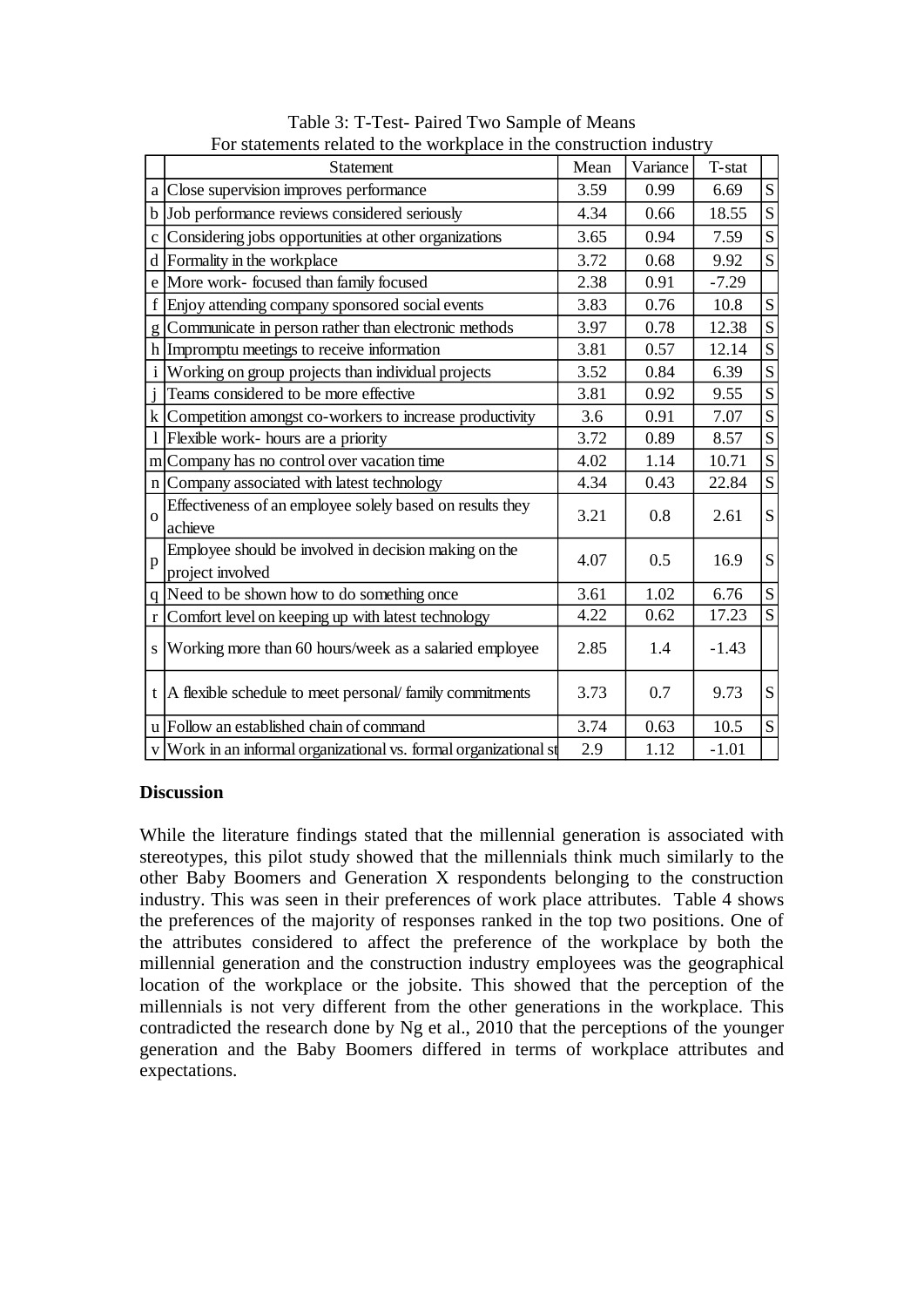|                                           | <b>Students Perception</b>   | <b>Employee Perception</b>   |  |  |  |  |  |
|-------------------------------------------|------------------------------|------------------------------|--|--|--|--|--|
|                                           | <b>Work Place Attributes</b> |                              |  |  |  |  |  |
| <b>Rank 1</b>                             | Job security and Career      | Job security and Career      |  |  |  |  |  |
|                                           | advancement opportunities    | advancement opportunities    |  |  |  |  |  |
| Rank 2                                    | Competitive pay and benefits | Competitive pay and benefits |  |  |  |  |  |
| <b>Benefit Packages</b>                   |                              |                              |  |  |  |  |  |
| Rank 1                                    | Health & Dental Insurance    | Incentives and Rewards based |  |  |  |  |  |
|                                           |                              | on Performance               |  |  |  |  |  |
| <b>Rank 2</b>                             | Incentives and Rewards based | Health & Dental Insurance    |  |  |  |  |  |
|                                           | on Performance               |                              |  |  |  |  |  |
| <b>Rewards</b>                            |                              |                              |  |  |  |  |  |
| <b>Rank 1</b>                             | <b>Bonus</b>                 | <b>Bonus</b>                 |  |  |  |  |  |
| <b>Rank 2</b>                             | Extra Time off               | Extra Time off               |  |  |  |  |  |
| <b>Training/Development Opportunities</b> |                              |                              |  |  |  |  |  |
| <b>Rank 1</b>                             | <b>Continuing Education</b>  | Continuing Education         |  |  |  |  |  |
|                                           | workshops and seminars       | workshops and seminars       |  |  |  |  |  |
| <b>Rank 2</b>                             | Additional university degree | Additional university degree |  |  |  |  |  |
| Achieve work- life balance                |                              |                              |  |  |  |  |  |
| <b>Rank 1</b>                             | Flexible work hours          | Flexible work hours          |  |  |  |  |  |
| <b>Rank 2</b>                             | Travel distance form work    | Travel distance form work    |  |  |  |  |  |

Table 4: Perceptions of the workplace attributes by the majority of respondents

The research data also showed that the millennials considered close supervision and job performance reviews to improve their performance on the jobs. This supported the statement that the millennial generation expects the same level of feedback that they have received throughout their upbringing in terms of development in the workplace from their supervisors/mentors/employers according to Ng et al., 2010. The construction students also appreciated formality in the workplace which contradicted the SHRM study (Burke, 2004) that the millennials prefer an informal workplace. The millennials also had a strong preference to work in teams and group projects and considered that as a factor to be more effective in accomplishing the project when compared to working individually on the project. They considered technology to be a factor to create a competitive environment and also agreed that they were comfortable keeping up to date with the latest technologies. Apart from that, they believed that competition amongst co-workers might increase productivity in the workplace. The construction student millennials, according to this research study, considered flexible work hours to be a priority to meet personal or family commitments and gave less consideration to working more than 60 hours a week on a regular basis. This supported prior research studies (Dries et al., 2008; Hewlett et al., 2009; Kowske et al., 2010; Smola & Sutton, 2002) that stated millennials prefer a work-life balance when compared to the earlier generations. The results of the research study showed that a majority of the millennial generation preferred working in a company with a formal organizational structure and following an established chain of command, but did not prefer attending company sponsored social events for employees and their families. This indicated that the population of this study had a preference of keeping their personal and work life separate from each other.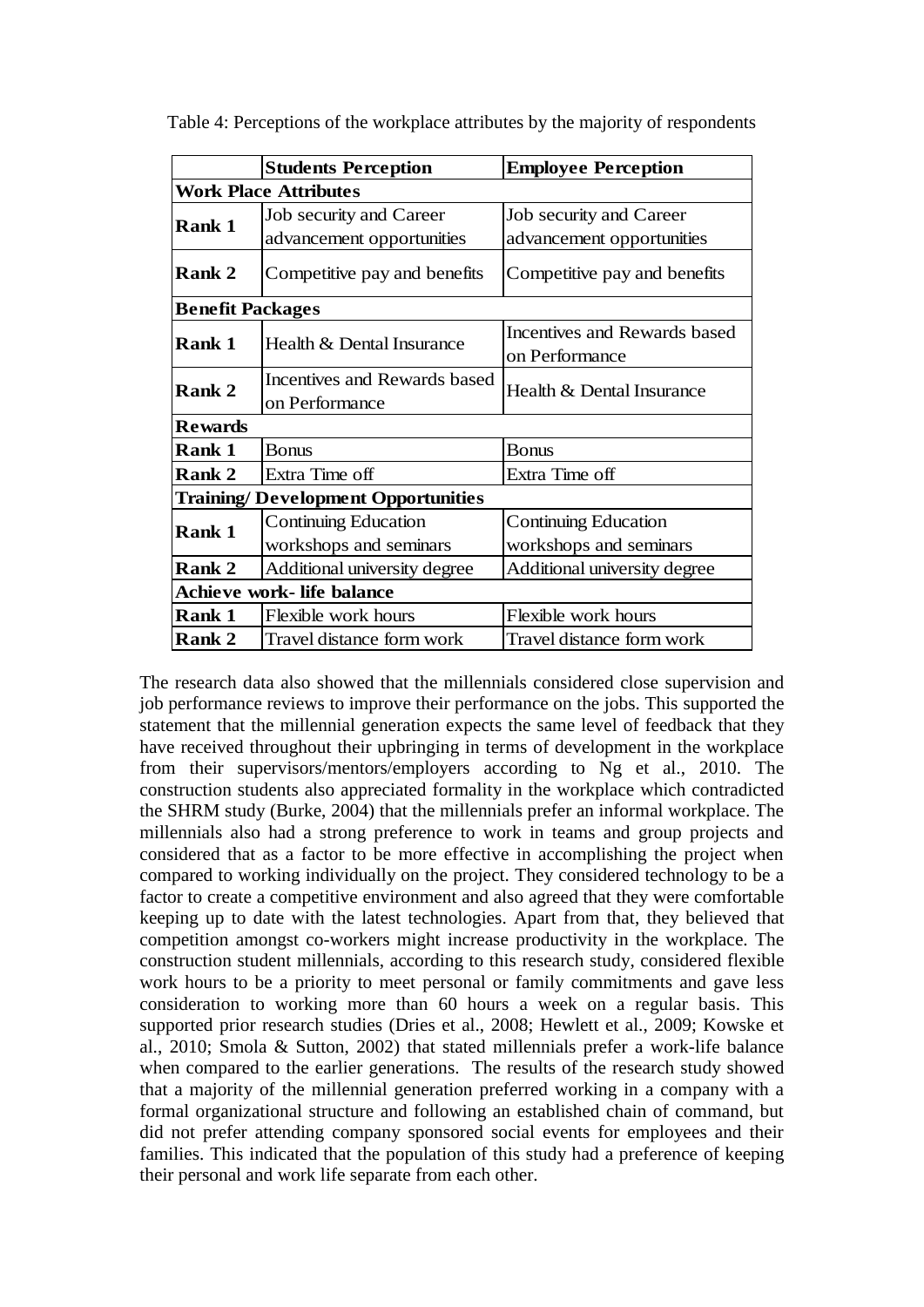Another common stereotype attached with the millennials was their method of communication. Based on literature by Zemke et al., 2000the results stated that the younger generation preferred communicating by electronic methods rather than communicating in person. This research study proved otherwise; students preferred communicating in person rather than by electronic methods and welcomed impromptu meetings to receive important information and updates. Though the millennials in this research study did not care for working more than 60 hours a week on a regular basis as a salaried employee, they did not mind working overtime in order to get a project back on schedule. They considered traveling as an opportunity if it is a part of the job description, but also favored traveling less than 50 miles on a daily basis to a job site.

Based on the results obtained from respondents in this research study, the preferences of the millennial generation in the workplace of the construction industry were:

- Flexible work hours to meet family/ personal commitments.
- Believe in team work and job performance reviews.
- Do not mix personal and work life.
- Prefer to communicate in person rather than using electronic methods and do not mind impromptu meetings to receive important information.
- Prefer using the latest technologies and do not mind learning and keeping up with the changes in technology.

Commonly cited responses to the questions of having a dream job with a perfect work environment were:

- Competitive work environment with challenging projects.
- A structured environment that allows free means of communication amongst the employees and employers.
- Balance of work and family life.
- Benefits in terms of paid vacations or extra days off.
- Work should not be restricted to the home office but should involve active participation at the project site.

# **Limitations**

The first limitation of this pilot study was the relatively small sample size of the population: students from one construction management program and construction industry employees from the department's industry board. The millennial students' values and attitudes may differ by race, gender, social and economic background. They may not have realistic expectations, attributes and experience working in a professional construction environment. Furthermore, the students with previous work experience may have been dissatisfied with their experience in the industry. It is unknown whether this issue may have had an impact on the participant's responses. Both the samples of the population considered were restricted to a single geographical area of the United States. The relatively small size and geographical restrictions may have biased the results of the survey.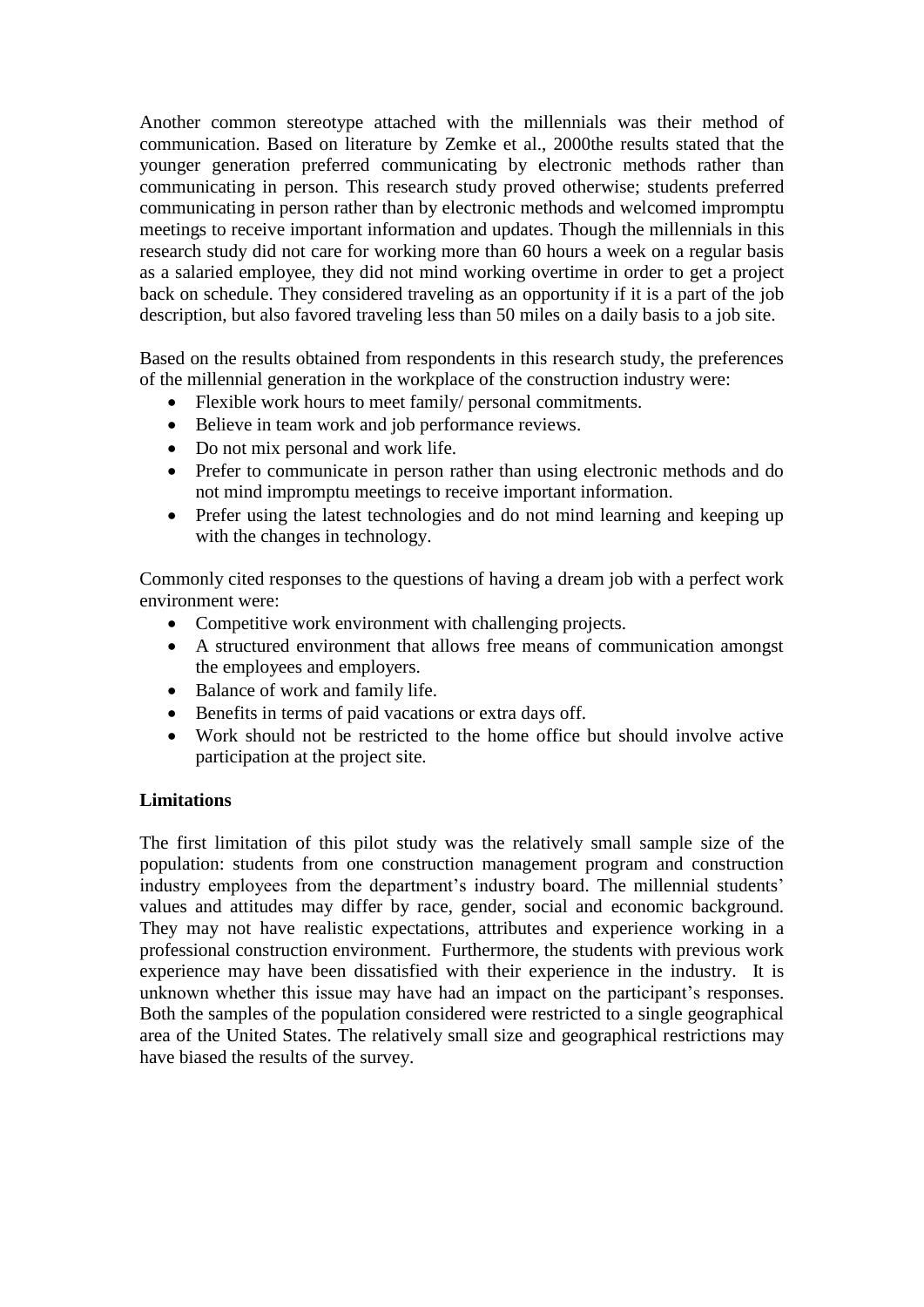### **Conclusions and Recommendations**

This research study used the framework of work, family and community to examine the ideal workplace attributes that the millennial generation considered in the construction industry. Unlike many prior research studies that stated the perspective of the millennial generation is completely different from the perceptions of the previous generation, the millennials of the construction industry seemed to disagree. While construction industry employers perceive that millennials view the workplace differently, responses showed that the millennials may not have a completely altering view of the workplace when compared to the other generations. This research study showed that although the millennials may have different expectations of the workplace, they shared similar attributes with current employees of the construction industry who belong to different generations.

If the sample size considered was larger and the population was not restricted to a single geographical area, the results would have had a lesser probability of being biased. It is recommended that with a larger sample of the population, other aspects such as the number of years of experience in the construction industry and the job position of the respondents should be considered. Data could be gathered and differentiated by employer (supervisor) vs. employee. This may help in conducting a comparative analysis of the expectations of the construction industry workplace from two aspects: generational differences and also the student-employee-employer expectations.

The findings reported in this research can help inform employers on how best to attract and engage the next generation of skilled workers. The millennial generation has the capability to encompass their knowledge and skills to fulfill both personal and societal goals. If effectively managed and retained, the millennial generation has the potential to become one of the best generations to serve in the construction industry.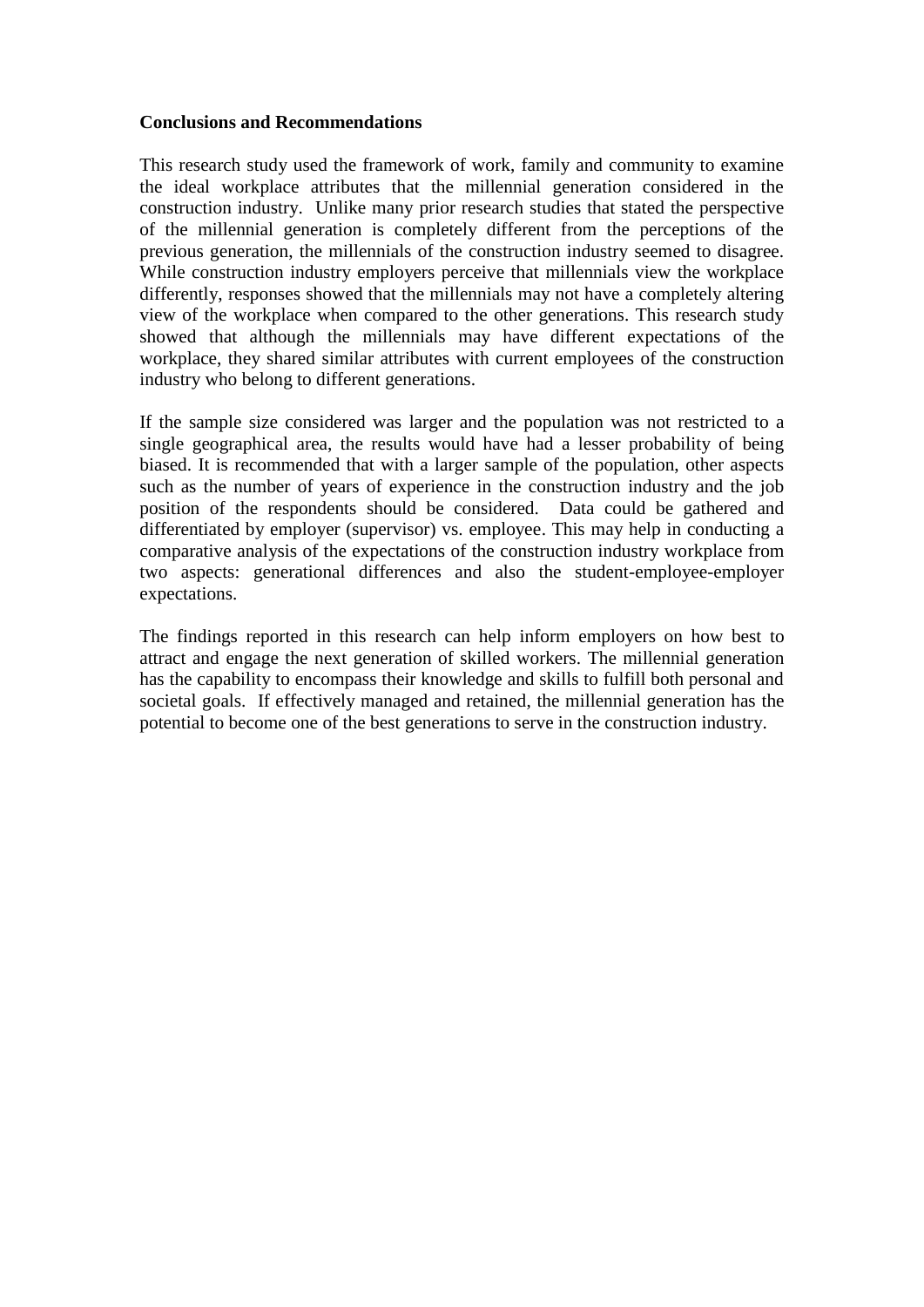#### **References**

Beutell, N. J., & Wittig-Berman, U. (2008). Work- family conflict and work-family synergy for generation X, Baby Boomers and Mature: Generational Differences, Predictors and Satisfaction Outcomes. *Journal of Managerial Psychology*, 507-523.

Bova, B., & Kroth, M. (2001). Workplce learning and Generation X. *Journal of Workplace Learning, 13*, 57-65.

Burke, M. E. (2004). *Generational Differences Survey Report.* Virginia: Society for Human Resource Management.

Corbo, S. A. (1997). The X-er Files. *Hospital and Health Networks*, 58-60.

Dries, N., Pepermans, R., & De Kerpel, E. (2008). Exploring four generations' beliefs about career: Is "satisfied" the new "successful"? *Journal of Managerial Psychology*, 907-928

Glass, A. (2007). Understanding generational differences for competitive success. *Industrial and Commercial Training,39*, 98-103.

Hershatter, A., & Epstein, M. (2010). Millennials and the world of work: An organization and management perspective. *Journal of Business Psychology*, 211-223.

Hewlett, S. A., Sherbin, L., & Sumberg, K. (2009). How Gen Y & Boomers will reshape your agenda. *Harvard Business Review, 87*, 71-76.

Howe, N., & Strauss, W. (2000). *Millennials Rising: The Next Generation.* New York: Vintage Books.

Karp, H., Fuller, C., & Sirias, D. (2002). *Bridging the Boomer-Xer Gap: Creating authentic terms for high performance at work.* Palo Alto: Davies- Black Publishing.

Kowske, B. J., Rasch, R., & Wiley, J. (2010). Millennials' (Lack of) Attitude Problem: An Empirical Examination of Generational Effects on Work Attitudes. *Journal of Business Psychology*, 265-280.

Kupperschnidt, B. R. (2000). Multigenerational Employees: Strategies for Effective Management. *Health Care Manager*, 65-76.

Lancaster, L. C., & Stillman, D. (2002). *When Generations Collide: Who they are. Why they clash, How to solve the generation puzzle at work.* New York: Harper Collins.

Losyk, B. (1997). Generation X: What they think and what they plan to do. *The Futurist*, 39-44.